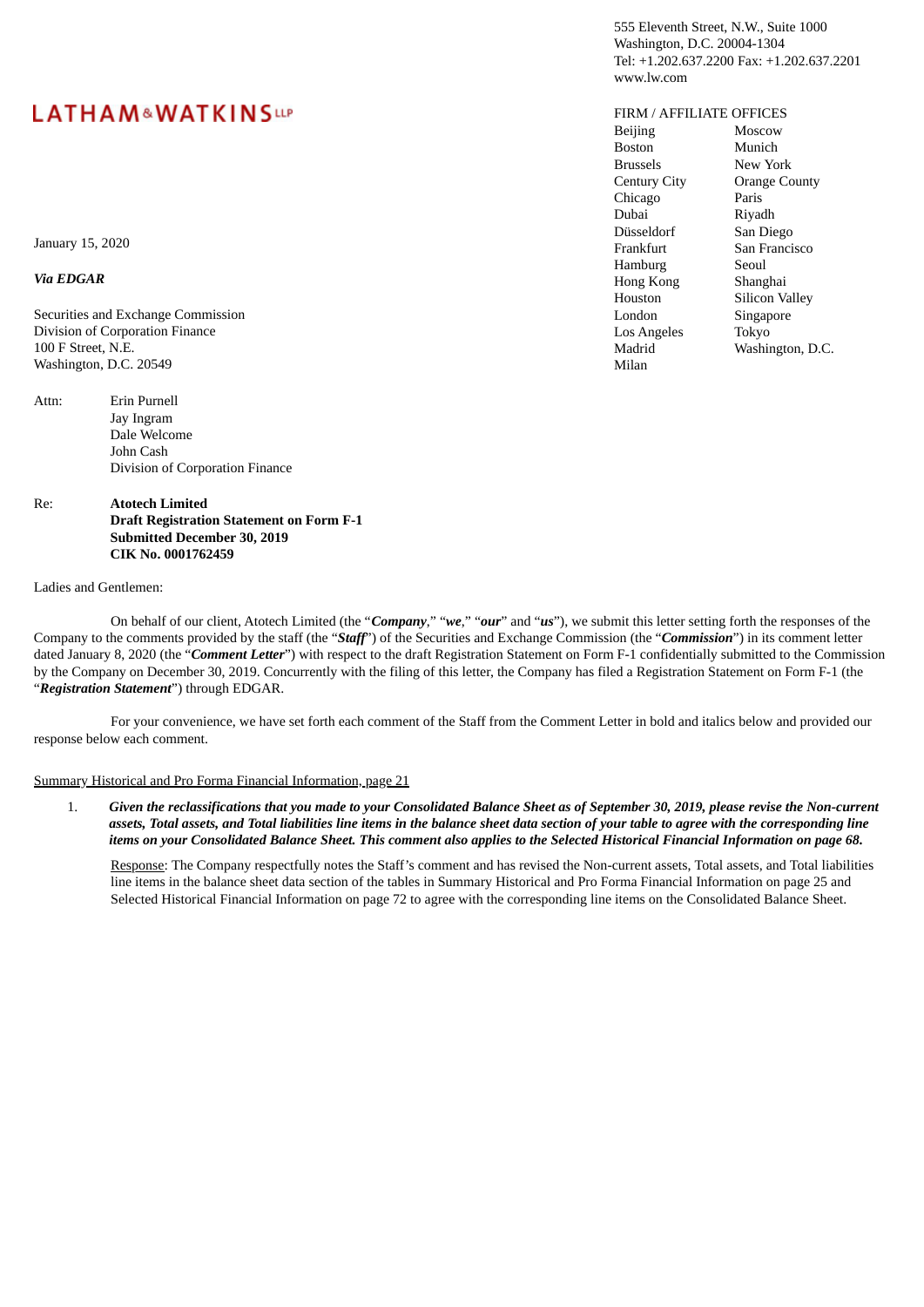# **LATHAM&WATKINSW**

Management Compensation, page 130

2. Please revise your disclosure in this section to include your most recently completed fiscal year. Please refer to Section I.6.B. of *Form 20-F.*

Response: The Company respectfully notes the Staff's comment and has revised the disclosure on pages 134 through 142 to include the required compensation data for the year ended December 31, 2019, the Company's most recently completed fiscal year.

\* \* \* \*